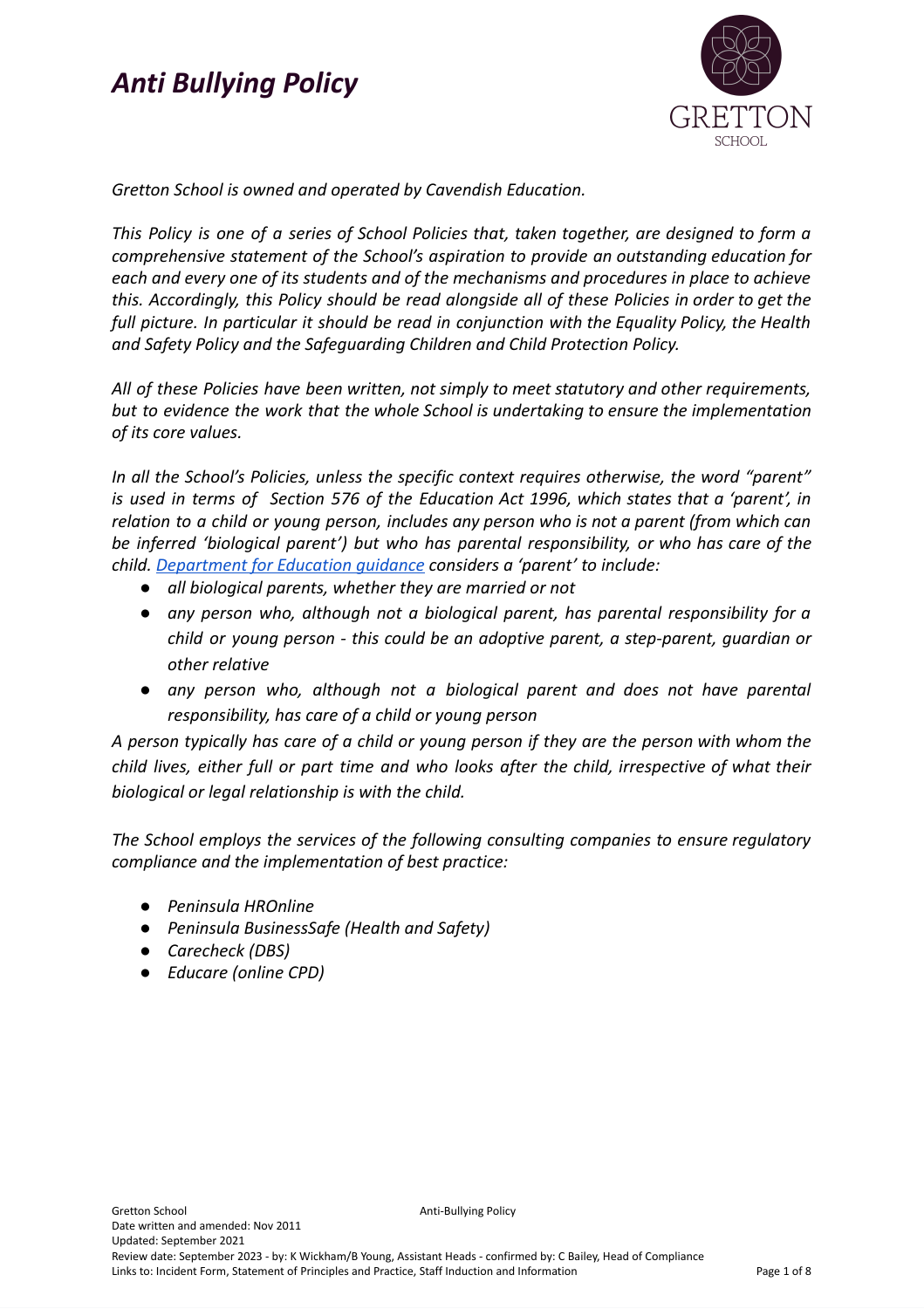#### **1 INTRODUCTION**

Gretton School is committed to a safe and secure environment in which every child and young person can learn effectively in line with DfE guidance. Bullying will not be tolerated at Gretton School. It is the responsibility of all students, staff, other professionals and parents/carers to work together to prevent bullying. The school recognises that bullying may occur and this policy provides a framework and procedure to effectively manage it.

The school's expectation is that students and staff will treat each other with respect and that all students will feel safe at Gretton. Students and parents will be encouraged to approach a member of staff should they have any concerns about bullying. The staff also receive training to emphasise the need to address bullying. The ethos and school curriculum reflect these values through discussions in school council meetings and through the school's anti -bullying strategy at the end of this policy. The Anti-Bullying Policy is available to all students, parents, staff and other relevant parties.

#### **2 LEGISLATION**

According to The Equality Act (2010) schools and public bodies have a duty of care to ensure that students with the following protected characteristics are safe from discrimination. They should experience equality of opportunity with other persons who share a relevant protected characteristic and those who do not; and the school should actively foster good relations between people who share a relevant protected characteristic and people who do not. The nine protected characteristics are:

- age
- gender reassignment
- being married or in a civil partnership
- being [pregnant](https://www.gov.uk/working-when-pregnant-your-rights) or on maternity leave
- [disability](https://www.gov.uk/definition-of-disability-under-equality-act-2010)
- race including colour, nationality, ethnic or national origin
- religion or belief
- sex
- sexual orientation

## **3 DEFINITIONS**

Bullying is repeated behaviour, by an individual or group, which is intended to hurt another individual or group, either emotionally or physically. It may involve an abuse of power or use of intimidation.

There are various types of bullying, but most have three things in common: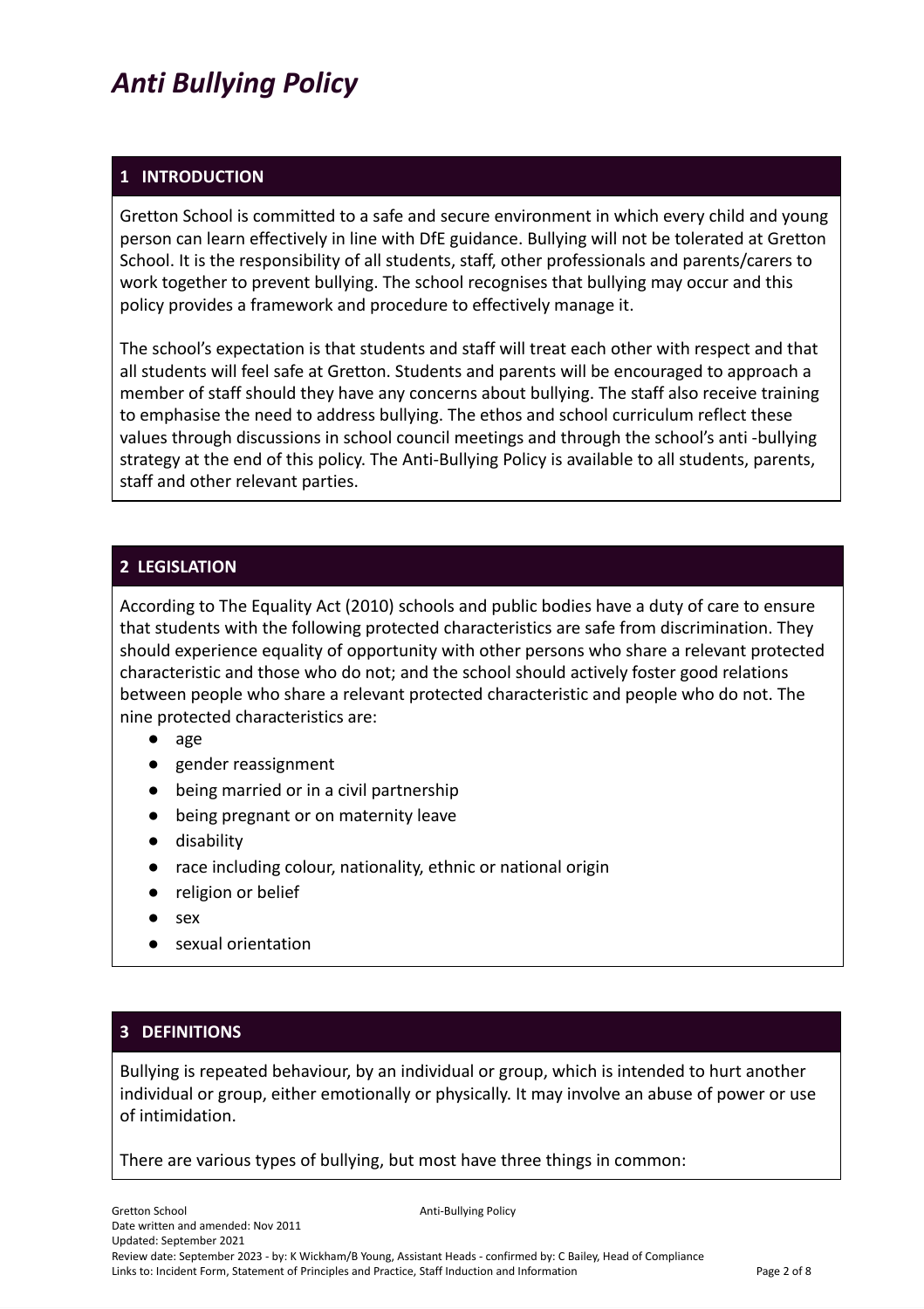- 1. It is deliberate and hurtful behaviour.
- 2. It is repeated over time.
- 3. There is an imbalance of power, which makes it hard for those being bullied to defend themselves.

Bullying may take various forms, including:

#### *Physical*

Examples of such bullying may include:

- Kicking or hitting
- Prodding, pushing or spitting
- Other physical assault
- Intimidating behaviour
- Interference with personal property

#### *Verbal/Psychological*

Examples of such bullying may include:

- Threats or taunts
- Shunning/ostracism
- Name calling/verbal abuse
- Innuendo
- Spreading of rumours
- Making inappropriate comments in relation to appearance

#### *Cyber (please see our e-safety policy for further information)*

Examples of such bullying may include:

- Abuse on-line or via text message
- Interfering with electronic files
- Setting up or promoting inappropriate websites
- Inappropriate sharing of images from webcams/mobile phones etc.
- Interfering with email accounts

#### *Racist*

Examples of such bullying may include:

- Physical, verbal, written, on-line or text abuse or ridicule based on differences of race, colour, ethnicity, nationality, culture or language
- Refusal to cooperate with others on the basis of any of the above differences
- Stereotyping on the basis of colour, race, ethnicity etc.
- Promoting offensive materials such as racists leaflets, magazines or computer software

#### *Faith Based*

Examples of such bullying may include:

● Negative stereotyping, name calling or ridiculing based on religion

#### *Sexist*

Examples of such bullying may include:

- Use of sexist language
- Negative stereotyping based on gender

#### *Sexual*

Examples of such bullying may include:

● Unwanted/inappropriate physical contact

Gretton School **Anti-Bullying Policy Anti-Bullying Policy** Date written and amended: Nov 2011 Updated: September 2021

Review date: September 2023 - by: K Wickham/B Young, Assistant Heads - confirmed by: C Bailey, Head of Compliance Links to: Incident Form, Statement of Principles and Practice, Staff Induction and Information Page 3 of 8 Page 3 of 8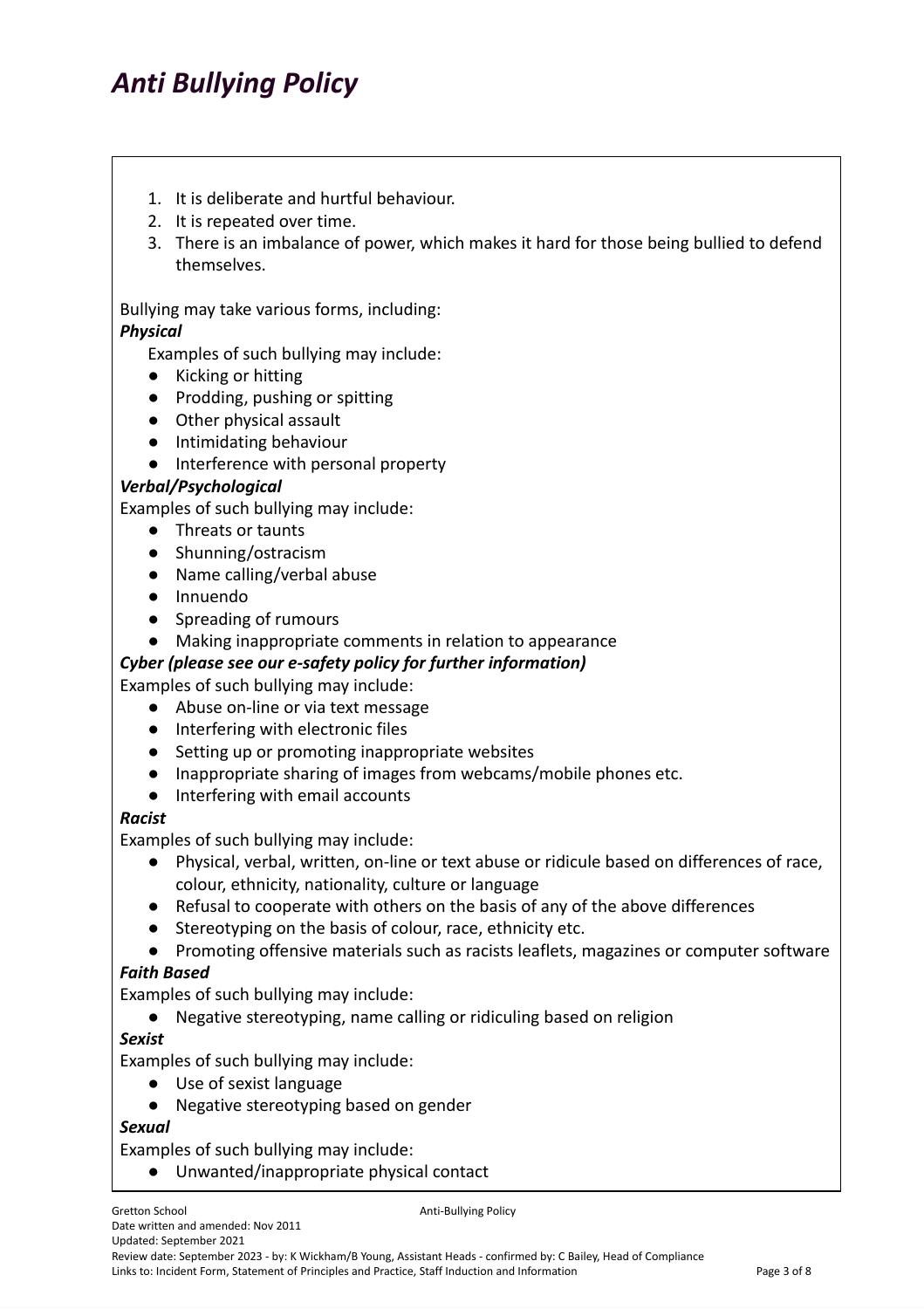- Sexual innuendo
- Suggestive propositioning
- Distribution/display of pornographic material aimed at an individual
- Graffiti with sexual content aimed at an individual
- Upskirting or attempting to take and/or share inappropriate images of another young person

#### *Homophobic*

Examples of such bullying may include:

- Name calling, innuendo or negative stereotyping based on sexual orientation
- Use of homophobic language

#### *SEN/Disability*

Examples of such bullying may include:

- Name calling, innuendo or negative stereotyping based on disability, learning difficulties or mental health
- Excluding from activity on the basis of disability or learning difficulty

#### *Gifted/Talented*

Examples of such bullying may include:

- Name calling, innuendo or negative peer pressure based on high levels of ability or effort
- Ostracism resulting from perceptions of high levels of ability

There is a clear procedure for dealing with incidents of bullying that contravene the Equality Act (2010) which involved logging the incident on the Prejudice or Bullying Log that is kept and monitored by SLT.

**The above categories of bullying are not mutually exclusive.**

## **4 BULLYING IS NOT**

It is important to understand that bullying is not the odd occasion of falling out with friends, name calling, arguments or when the occasional trick or joke is played on someone. It is bullying if it is done several times on purpose with an intent to upset. Young people sometimes fall out or say things because they are heightened. When problems of this kind arise it is not classed as bullying. It is an important part of a young person's development to learn how to deal with friendship breakdowns and a wide range of verbal exchanges that may sometimes include 'banter'. We all have to learn how to deal with these situations and develop social skills to repair and develop relationships.

#### **5 PREVENTION OF BULLYING**

We will use the following methods to prevent bullying and will monitor and review these via the school council and student questionnaires: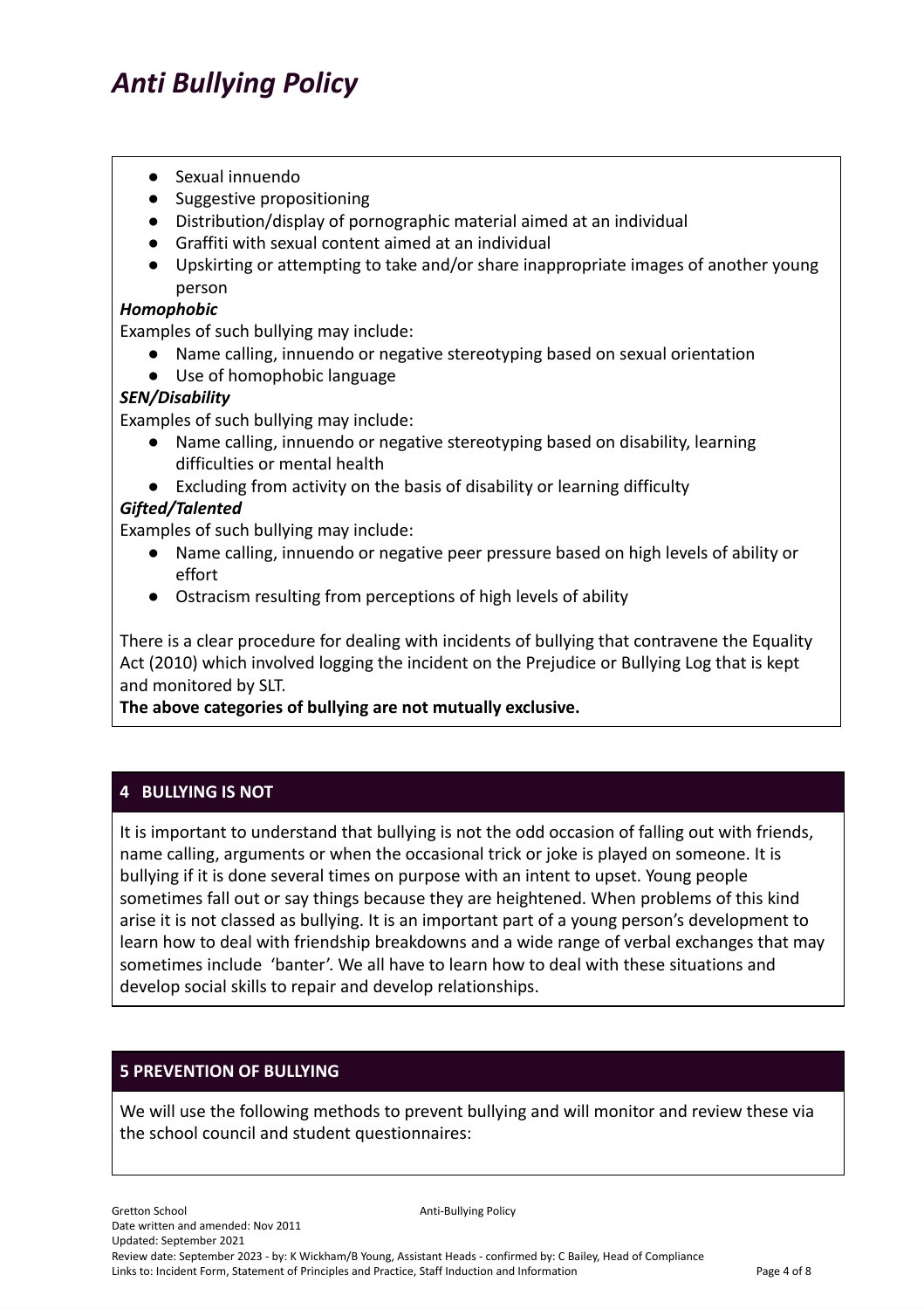- assemblies on bullying, racism, friendship and conflict
- participation in Anti-Bullying Week
- bullying questions on our annual student/parent questionnaires
- lunchtime clubs for vulnerable students
- specific lessons/workshops delivered by appropriately trained staff
- regular training for staff supported by the behaviour welfare team
- risk assessments are developed to minimise the risk of bullying occurring
- to give the clear message that bullying in any form will not be tolerated in the school
- to ensure all allegations of bullying are properly investigated and appropriate action taken
- to provide a framework for investigating bullying that enables all people involved to recognise their responsibilities to each individual student
- to encourage the development of an environment and a climate in which students feel safe and valued, and in which bullying cannot flourish
- to provide advice and training to all staff on the implementation of the Anti-Bullying Policy
- the Anti-Bullying policy bullying will be a central aspect of PSHE and Preparing For Adulthood
- to encourage best practice
- to make sure students are aware that they can contact NSPCC/Childline and/or Ofsted at any time and contact numbers are displayed around the school
- **●** to involve the student council in Anti-Bullying initiatives.

## **6 SIGNS AND SYMPTOMS OF BULLYING**

The student:

- is frightened of walking to or from school or changes route
- doesn't want to go on school transport
- begs to be driven to school
- changes in their usual routine
- isn't willing to go to school (school phobic)
- begins to truant
- becomes withdrawn, anxious or lacking in confidence
- becomes aggressive, abusive, destructive or unreasonable
- starts stuttering
- threatens or attempts suicide
- threatens or attempts self-harm
- threatens or attempts to run away
- cries themselves to sleep at night and/or has nightmares
- feels ill in the morning
- performance in school work begins to drop
- comes home with clothes torn and/or property missing or damaged
- asks for money or starts stealing money
- has dinner or other monies continually lost
- has unexplained cuts and bruises
- comes home starving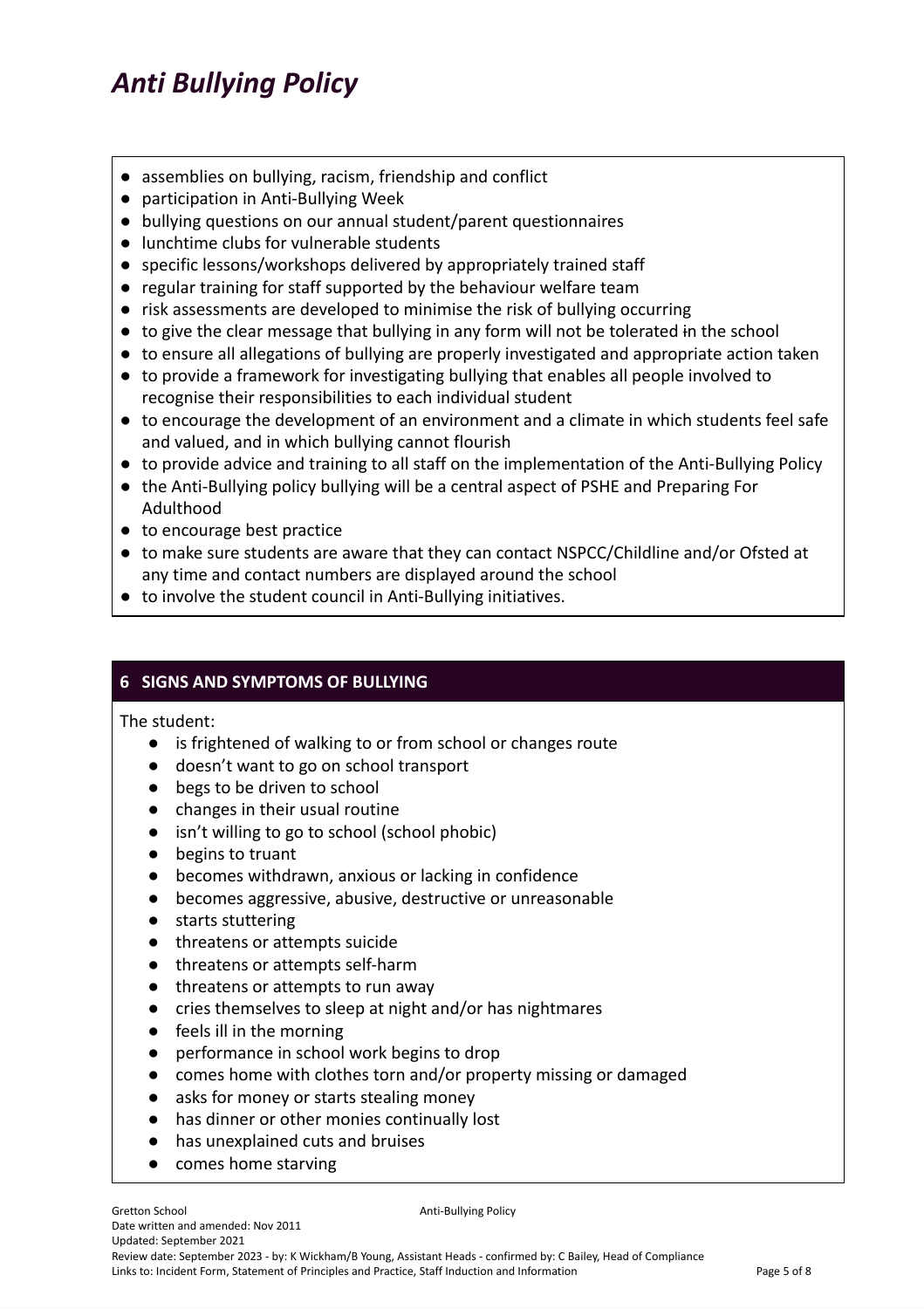- bullying others
- changes in eating habits
- is frightened to say what is wrong
- afraid to use the internet or mobile phone
- nervous or jumpy when a cyber-message is received
- gives improbable excuses for their behaviour

#### **7 WHY DO BULLIES BULLYING**

- To feel good about themselves
- To be in control
- Because they want something (attention, possession or friends)
- Look good in front of other people
- To feel popular
- Because of peer pressure
- To be big/clever
- For fun
- Because they are being bullied themselves
- Easy target

## **8 SCHOOL APPROACH TO BULLYING**

Bullying in any form, by adults or children, will not be tolerated at Gretton School. Incidents of bullying will be taken seriously and dealt with promptly. Taking into account our students' different degrees of special educational needs and their levels of understanding, bullying incidents will be dealt with on an individual basis. The following steps may be taken when dealing with incidents:

- 1. If bullying is suspected or reported, the incident will be dealt with immediately by the member of staff who has been approached.
- 2. A clear and precise account of the incident will be recorded and given to either the Key Stage Lead or Assistant Headteacher in the first instance.
- 3. An investigation will take place and all those involved will be interviewed and a record kept.
- 4. Class Teachers/Form Tutors will be kept informed and the appropriate subject teachers will be advised.
- 5. Parents will be kept informed, detailing the incidents and explaining the outcomes.
- 6. The outcomes will be devised and agreed in consultation with all parties concerned. These may include:
	- a. Apologies verbal or written
	- b. Restorative practice informed by the injured party that is solution focused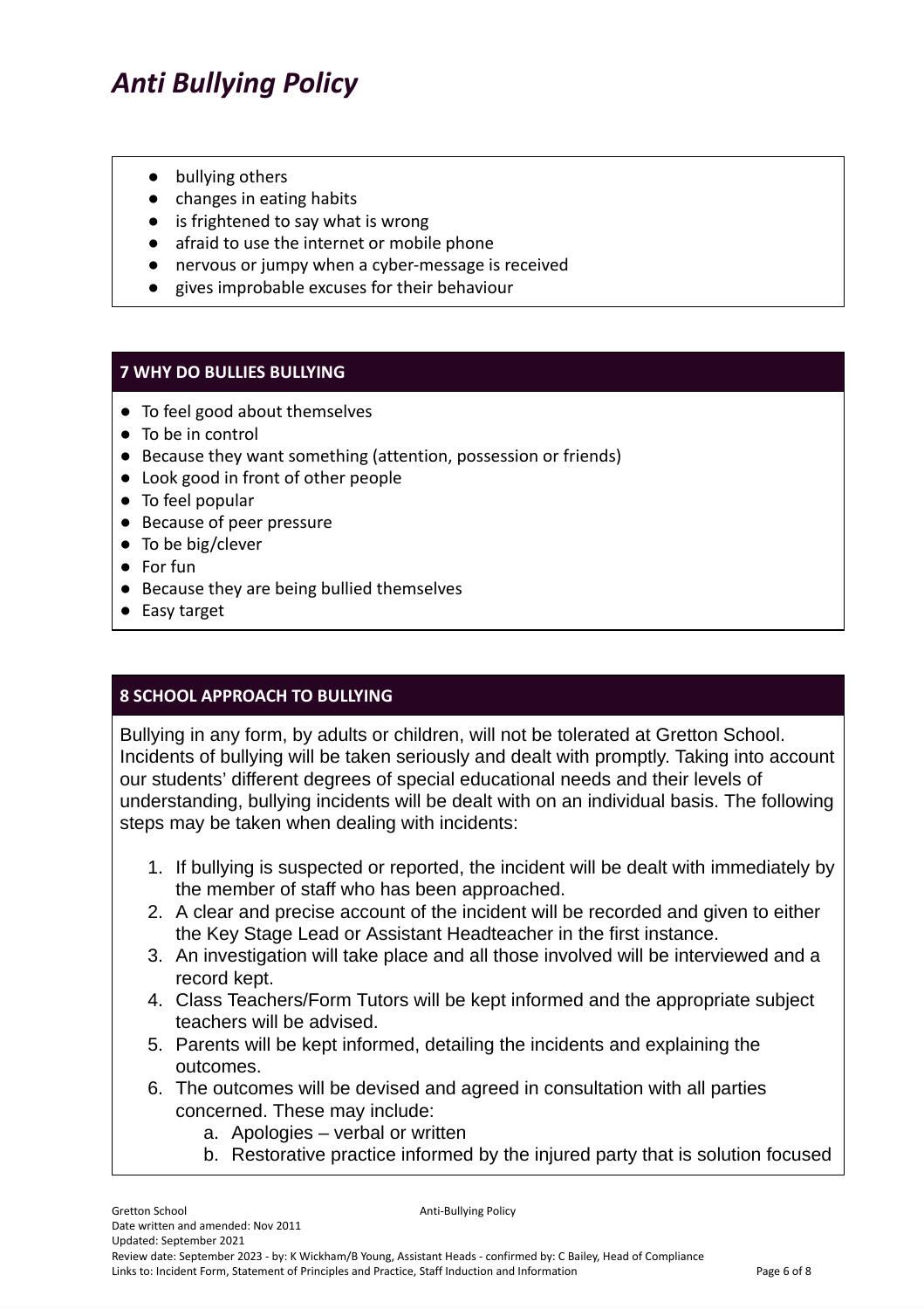- c. Police involvement if a crime has been committed this may also lead to internal or external exclusion depending on the severity of the incident
- 7. Work will take place with the young people involved to support them to change their behaviour.
- 8. The young people involved will be monitored closely by all staff.
- 9. All incidents of bullying will be recorded on the Bullying Log. Trends will be identified and responded to accordingly. This will include the background of perpetrators and victims i.e. age, culture, ethnicity, faith, religion, sexual orientation, transgender issues and SEND, ensuring that there are clear pathways for reporting bullying.

## **9** *STUDENTS WHO HAVE BEEN BULLIED WILL BE SUPPORTED BY*

- being offered the opportunity to discuss the incident with their chosen member of staff.
- being listened too and reassured that it will be dealt with
- putting strategies in place to support individual needs (e.g. working with learning mentors or members of the class team to restore self-esteem and confidence)
- ensuring victims are consulted, kept involved and informed.

## **10** *STUDENTS WHO HAVE BEEN BULLIED WILL BE HELPED BY*

- being offered the opportunity to discuss the incident and to acknowledge that they are sometimes themselves victims of bullying and abuse
- being supported to identify why they have become involved.
- having strategies put in place to support individual needs (i.e. to understand the wrongdoing, the consequences of certain actions and the need to change)
- having parents/carers informed to help change the attitude and behaviour of their child.

## **11** *CURRENT ANTI BULLYING STRATEGY*

The school will:

- have an effective anti-bullying policy that is implemented effectively
- regularly praise positive and supportive behaviour
- treat any incidents seriously and deal with them immediately
- make sure up-to-date information is displayed in school for all staff and students
- provide induction training around the anti-bullying policy
- facilitate discussion around these issues in school council and resident's meetings
- use home/school communication as a tool to raise awareness as needed.